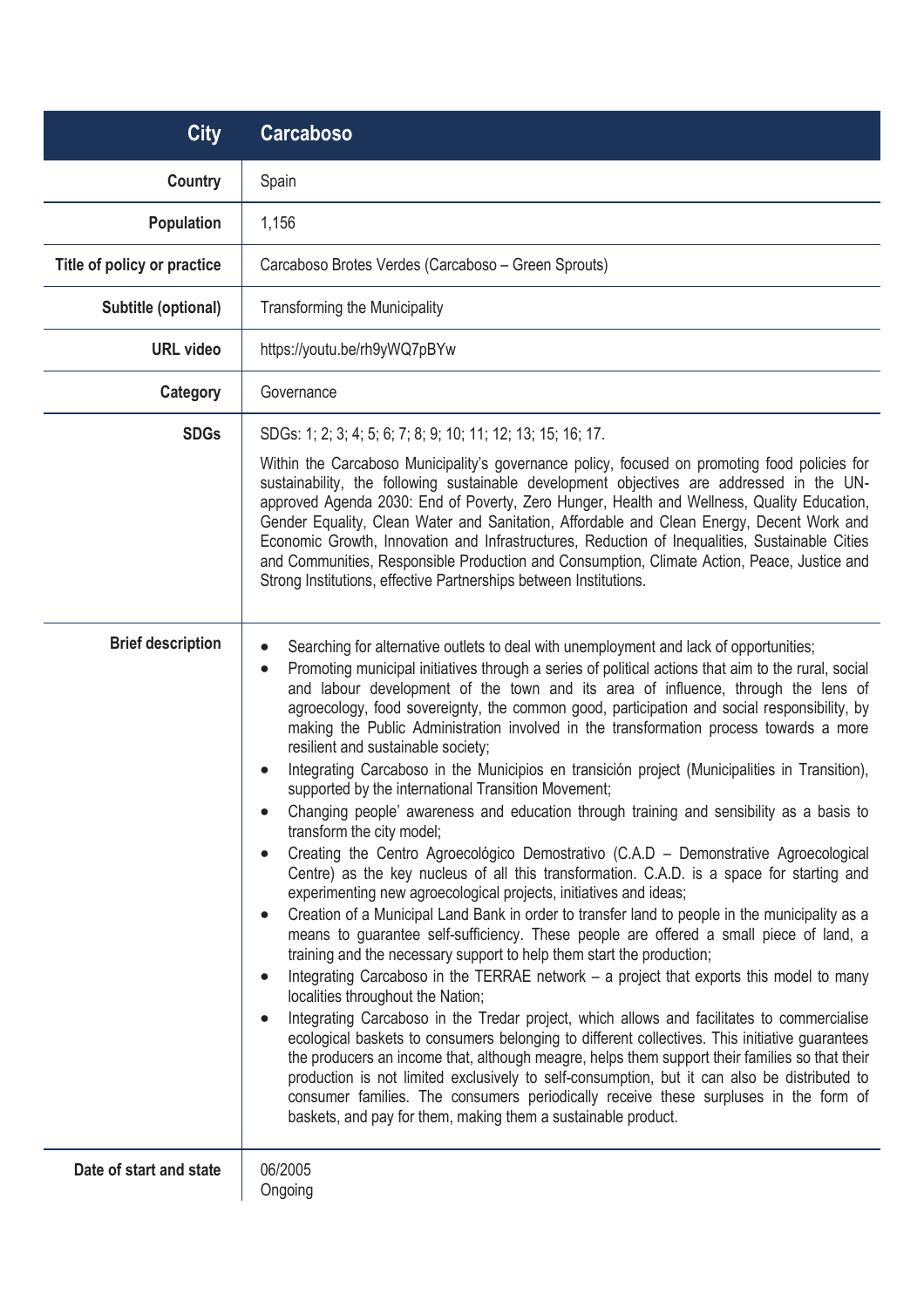| (ongoing/completed)                           |                                                                                                                                                                                                                                                                                                                                                                                                                                                                                                                                                                                                                                                                    |
|-----------------------------------------------|--------------------------------------------------------------------------------------------------------------------------------------------------------------------------------------------------------------------------------------------------------------------------------------------------------------------------------------------------------------------------------------------------------------------------------------------------------------------------------------------------------------------------------------------------------------------------------------------------------------------------------------------------------------------|
| <b>Actors and stakeholders</b><br>involvement | Population of Carcaboso, with all Municipality's sections and departments;<br>ADESVAL;<br>$\bullet$<br>Mancomunidad Integral del Valle del Alagón;<br>Terrae Network;<br>$\bullet$<br>Ciudades por la Agroecología network;<br>SEAE;<br>$\bullet$<br>Municipios en transición network;<br>Economía del bien común;<br>Ecologista en acción;<br>$\bullet$<br>Movimiento Extremeño por la Paz;<br>$\bullet$<br>AECOS; FEMPEX ; REAS EXTREMADURA; REDINAM;<br>$\bullet$<br>Government of Extremadura;<br>$\bullet$<br>Provincial Deputation of Cáceres;<br>Directorate General for Public Governance;<br>$\bullet$<br>Other public, private and associative entities. |
| Approach                                      | Searching for alternative outlets to deal with unemployment and lack of opportunities.                                                                                                                                                                                                                                                                                                                                                                                                                                                                                                                                                                             |
|                                               | Promoting municipal initiatives through a series of political actions that aim to the rural, social and<br>labour development of the town and its area of influence, through the lens of agroecology, food<br>sovereignty, the common good, participation and social responsibility.                                                                                                                                                                                                                                                                                                                                                                               |
|                                               | Involving the public administration in the transformation process towards a more resilient and<br>sustainable society.                                                                                                                                                                                                                                                                                                                                                                                                                                                                                                                                             |
| <b>Innovation</b>                             | This policy has contributed to the fight against the depopulation of the Municipality of Carcaboso,<br>prioritizing the creation of new employment niches.                                                                                                                                                                                                                                                                                                                                                                                                                                                                                                         |
|                                               | A strong commitment has been made mainly to green employment and to other sectors. All of our<br>actions were directed to training, self-employment and clean agriculture awerness, care of the<br>rural environment, sustainable development and search for innovative food crafts with and for our<br>citizens.                                                                                                                                                                                                                                                                                                                                                  |
|                                               | The social, economic and, above all, agroecological and environmental policies that have been<br>developed in Carcaboso in recent years have made our Town an international model whose<br>example has been followed by many municipalities, both in Spain and in the rest of Europe.                                                                                                                                                                                                                                                                                                                                                                              |
|                                               | At the core of all this transformation is the Centro Agroecológico Demostrativo (CAD –<br>Demonstrative Agroecological Centre), which from this moment on will become the driving and<br>dynamic centre of all other actions. It is a pioneering space in the region from which the rest of<br>training activities and experimental agroecological projects, initiatives and ideas will spread.                                                                                                                                                                                                                                                                    |
|                                               | Work is being done to set up two craft workshops, which are scheduled to get into work by the end<br>of 2019. There, vegetable preserves will be produced to make baby food, along with other dairy<br>products.                                                                                                                                                                                                                                                                                                                                                                                                                                                   |
|                                               | Thanks to these initiatives, the Municipality of Carcaboso has been recognized with the following<br>prizes: CONAMA prize, ADENEX prize, UNESCO's Comunidad Sostenible (Sustainable<br>community) prize, Municipio Emprendedor Extremeño prize.                                                                                                                                                                                                                                                                                                                                                                                                                    |
| Impact                                        | Examining the objectives achieved throughout the development of our policy, 80% satisfaction rate<br>has been achieved.                                                                                                                                                                                                                                                                                                                                                                                                                                                                                                                                            |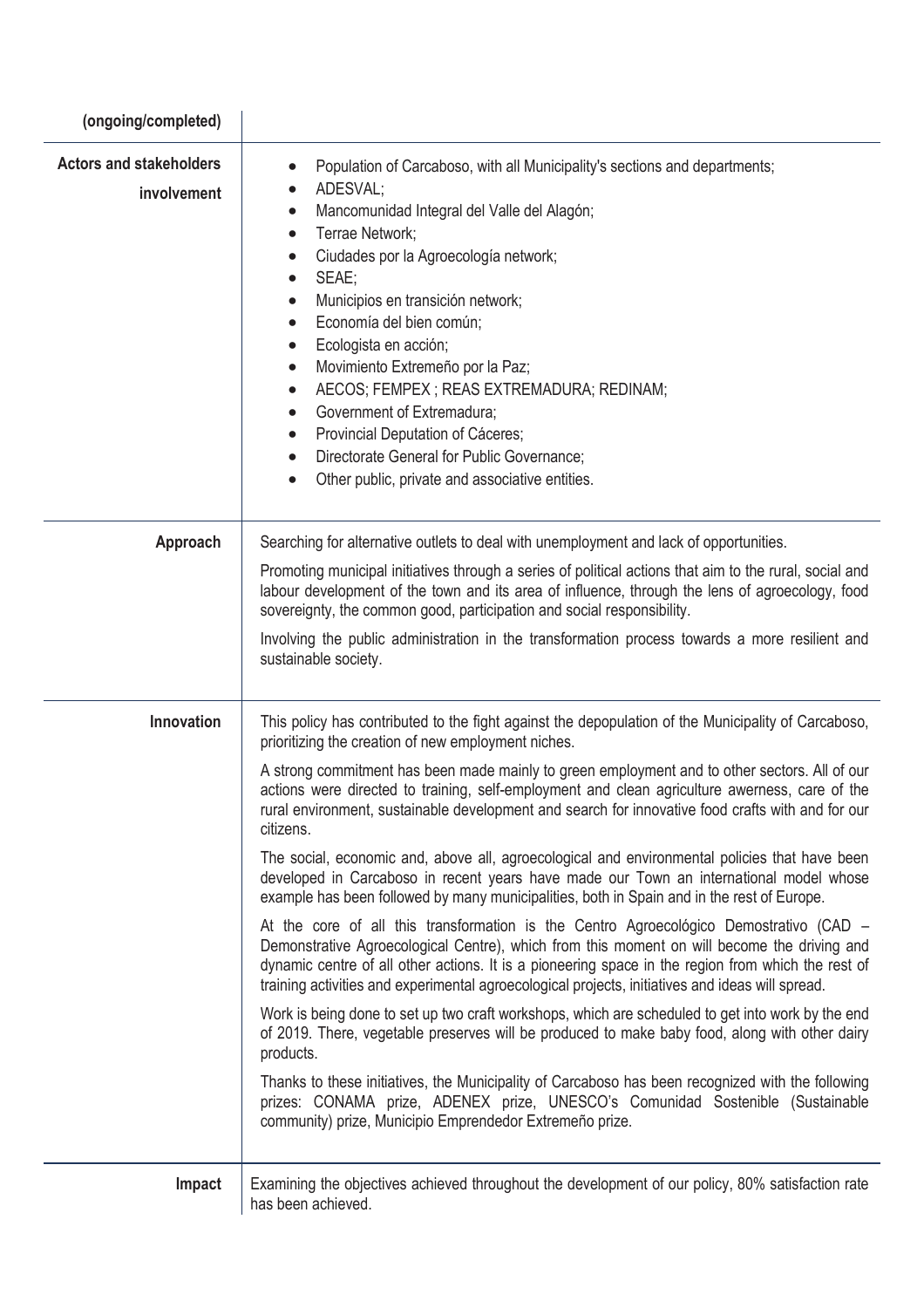|                              | The participation of the residents of Carcaboso in the activities of the municipality has been varying<br>based on the time of year and the characteristics of the activities. The participation has always been<br>between 60% and 100%, therefore, in our view, all lines of action the Municipality has promoted are<br>being positively achieved.<br>As for the evaluation of projects, which is the analysis of the changes generated by the project, we<br>compared the current state with the expectations emerged during the planning phase.<br>The evaluation has been carried out constantly in order to identify the reasons and faults of an<br>eventual failure.<br>Of course, the impact these actions are producing in the Municipality can be clearly seen only by<br>looking at the participation of the community in the activities.                                                                   |
|------------------------------|--------------------------------------------------------------------------------------------------------------------------------------------------------------------------------------------------------------------------------------------------------------------------------------------------------------------------------------------------------------------------------------------------------------------------------------------------------------------------------------------------------------------------------------------------------------------------------------------------------------------------------------------------------------------------------------------------------------------------------------------------------------------------------------------------------------------------------------------------------------------------------------------------------------------------|
| <b>Inclusion</b>             | Carcaboso's governance model covers different areas, such as education, health and welfare,<br>gender equality, clean water and sanitation, sustainable energy and energy efficiency, good-quality<br>employment and economic growth, innovation and development, reduction of inequalities,<br>sustainable municipalities and communities, responsible production and consumption, awareness<br>of climate change, peace, social justice, collaboration and establishment of alliances between<br>different administrations.<br>With regard to social and territorial inclusion, cooperation of agents and groups in the area have<br>been employed, at national, autonomous community, regional, county and local levels. This policy<br>aims to increase the participation of the communities, groups and institutions in designing strategies<br>for the development of different areas, especially at county level. |
|                              | There is a clear connection between starting projects of a strong cooperative and collaborative<br>nature and creating an entrepreneurial system in the territory. This goes alongside the formation of<br>new labour niches or, at least, the support of entrepreneurial initiatives through training or through<br>the creation of worker social cooperatives that can develop activities in line with our policies.                                                                                                                                                                                                                                                                                                                                                                                                                                                                                                   |
| <b>Adversity coefficient</b> | Carcaboso is a small town that could have allowed great industrial growth, tourism and services, if<br>the immobility of its previous politicians didn't turn it into a ghost town. Until few years ago, in<br>Carcaboso, on Mondays almost all of the men used to commute a long way to go to work in the<br>construction industry in Madrid and did not return until Friday. Therefore, during the week the<br>women were the exclusive protagonists of the day to day life of the agriculture and livestock of this<br>community. These women would later become the motor for the town to prosper, as women have<br>always done.                                                                                                                                                                                                                                                                                     |
|                              | This brought the Municipality to be especially affected by the crisis, as those men who went away to<br>work outside Extremadura every Monday suddenly found themselves unemployed and had no<br>choice but to spend their day in the town park.                                                                                                                                                                                                                                                                                                                                                                                                                                                                                                                                                                                                                                                                         |
|                              | However, far from falling into discouragement, Carcaboso became an example of municipalism and<br>managed to transform its weakness into its strength and the threats into opportunities - all thanks to<br>political initiatives that transformed this reality, pursuing a policy based on good neighbourliness,<br>the common good and ecological agriculture.                                                                                                                                                                                                                                                                                                                                                                                                                                                                                                                                                         |
|                              | Although the work has not been simple due to excessive bureaucracy and a harassing and<br>excessively criticizing opposition, the Mayoress has managed to consolidate in the town a model of<br>municipalism based not only on the precepts of mutual support and the common good, but also on<br>resources such as cooperation, participation and social responsibility in order to turn the<br>municipality into what it is today.                                                                                                                                                                                                                                                                                                                                                                                                                                                                                     |
|                              | Thus, Carcaboso faces 2019 in its best employment quotas since before the crisis. A series of<br>forthcoming projects have allowed Carcaboso to become one of the few localities in the area where<br>the population grows, in spite of the flagrant depopulation taking place in Extremadura. All this lead<br>to think that if there are fight with imagination and strong will, Carcaboso's motto "Think globally, act                                                                                                                                                                                                                                                                                                                                                                                                                                                                                                |